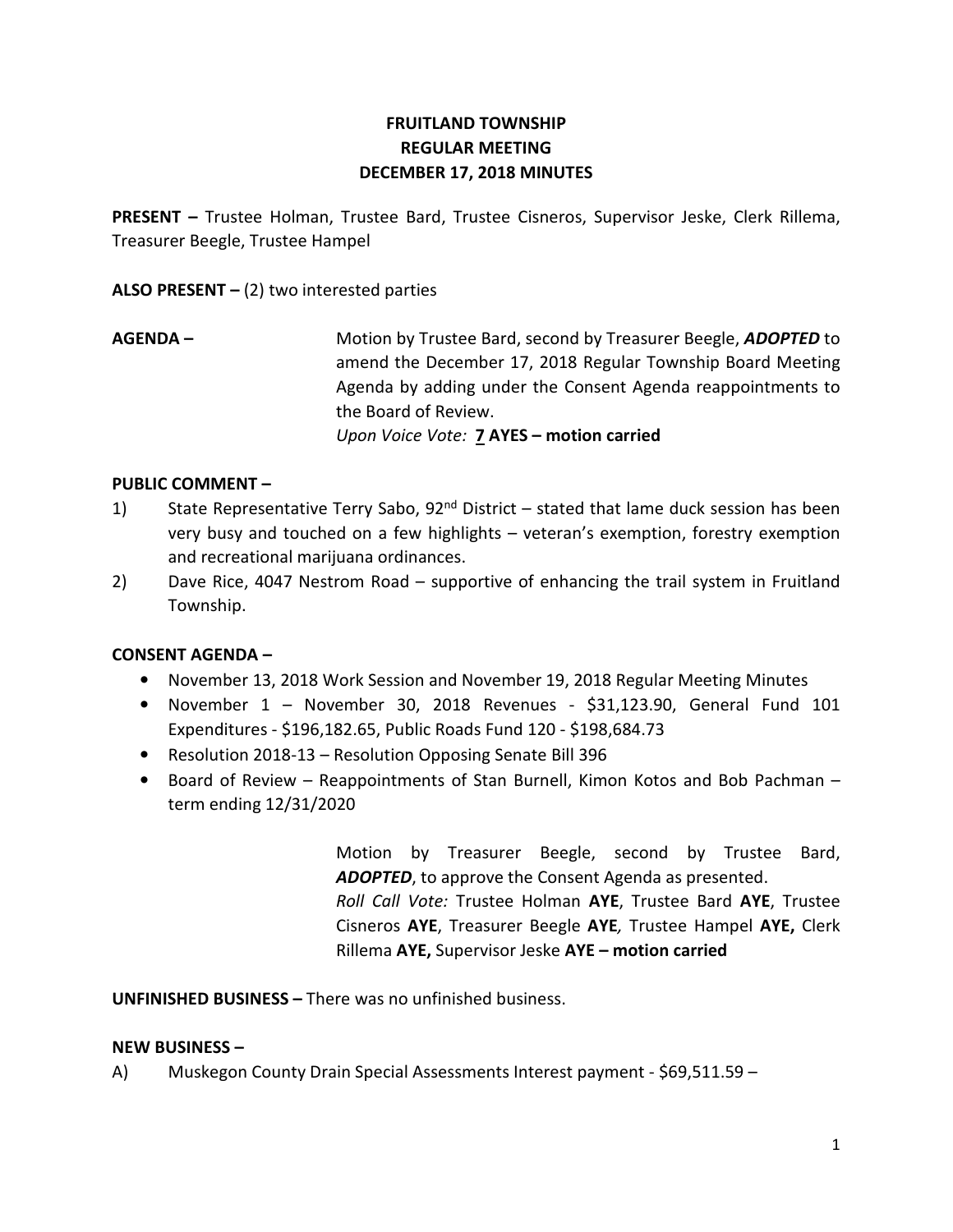Motion by Clerk Rillema, second by Trustee Bard, ADOPTED, to authorize the payment of \$69,511.59 from the General Fund to pay the full interest and remaining balances on special assessments for the Mason, Partridge and Saxe Drains.

Roll Call Vote: Trustee Bard AYE, Trustee Cisneros AYE, Trustee Hampel AYE, Treasurer Beegle AYE, Clerk Rillema AYE, Trustee Holman AYE, Supervisor Jeske AYE – motion carried

B) Ordinance Amendment 140 – Article R7 – Cemetery Ordinance –

Motion by Trustee Bard, second by Trustee Cisneros, ADOPTED, to approve Ordinance Amendment 140 to Article R7, Cemetery Ordinance as submitted. Roll Call Vote: Trustee Cisneros AYE, Clerk Rillema AYE, Trustee

Bard AYE, Trustee Holman AYE, Trustee Hampel AYE, Supervisor Jeske AYE, Treasurer Beegle AYE – motion carried

C) Ordinance Amendment 141 – Article R18 – Prohibition of Marijuana Establishments -

Motion by Clerk Rillema, second by Trustee Bard, **ADOPTED**, I move to approve Ordinance 141 to include Article R18, Prohibition of Marihuana Establishments as presented. Roll Call Vote: Clerk Rillema AYE, Trustee Hampel AYE, Treasurer Beegle AYE, Trustee Cisneros NAY, Trustee Bard AYE, Trustee Holman AYE, Supervisor Jeske AYE - motion carried

D) Real Property Exemption Policy and Application -

 Motion by Clerk Rillema, second by Trustee Bard, ADOPTED, to adopt the Real Property Exemption Policy and Application as presented. Roll Call Vote: Trustee Holman AYE, Trustee Bard AYE, Treasurer Beegle AYE, Trustee Cisneros AYE, Trustee Hampel AYE, Clerk Rillema AYE, Supervisor Jeske AYE - motion carried

PUBLIC COMMENT – There was no additional public comment.

ANNOUNCEMENTS/COMMUNICATIONS – Clerk Rillema shared the November PINS Report. There were 13 property checks, 34 calls for service, 5 traffic stops, 12 reports and 3 traffic crashes. Supervisor Jeske stated that since the veteran's exemption inception, the township alone has lost \$6,425.00 and is concerned how the State is going to reimburse the townships for such loss in collection of tax monies. She also received notification from Novotny Electronics stating that they will no longer be able to supply materials for maintenance or the